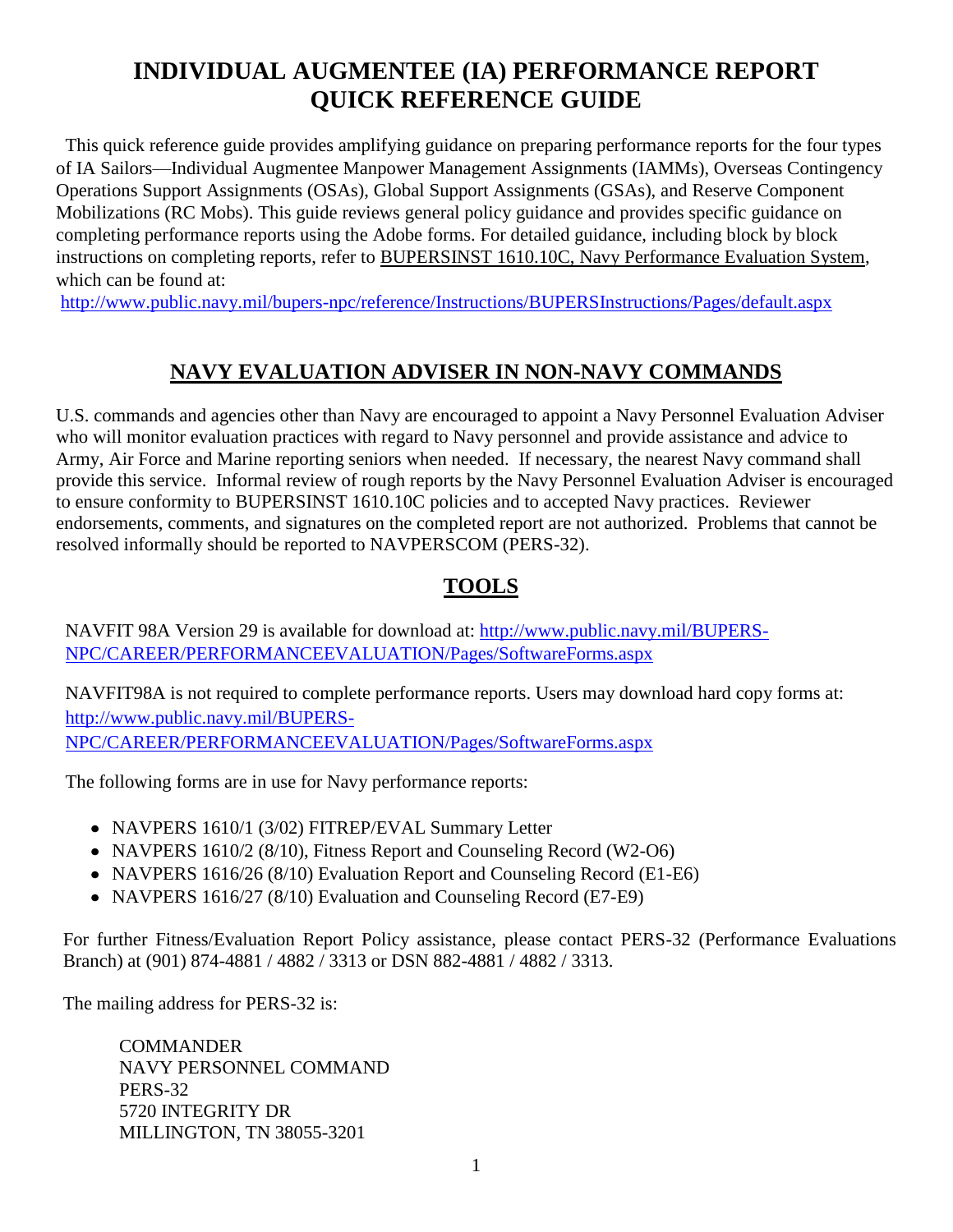# **IA SAILOR TERMINOLOGY**

 $\overline{\phantom{0}}$ 

| IA: Any Sailor in receipt of individual deployment<br>orders from NAVPERSCOM (PERS-4), to include<br>IAMM, OSA, GSA, and RC Mob, not mobilized as                                                                                                                                                                                                                                                                                                | <b>Supported Command:</b> Location where the<br>individual performs the IAMM/OSA/GSA/RC Mob                                                                                                                                                                 |
|--------------------------------------------------------------------------------------------------------------------------------------------------------------------------------------------------------------------------------------------------------------------------------------------------------------------------------------------------------------------------------------------------------------------------------------------------|-------------------------------------------------------------------------------------------------------------------------------------------------------------------------------------------------------------------------------------------------------------|
| part of an established commissioned Reserve<br>Component (RC) unit                                                                                                                                                                                                                                                                                                                                                                               |                                                                                                                                                                                                                                                             |
| <b>IAMM:</b> An Active Component (AC) Sailor serving<br>either voluntarily or involuntarily in a rip-to-fill IA<br>billet under Temporary Additional Duty (TAD)<br>orders away from the Parent Command. The<br>Regular Reporting Senior for IAMMs is the Parent                                                                                                                                                                                  | <b>Active Component (AC) Regular Reporting Senior</b><br>(Parent Command): The reporting senior at the<br>member's permanent duty station or unit<br><b>Reserve Component (RC) Regular Reporting</b><br><b>Senior (Supported Command Reporting Senior):</b> |
| Command                                                                                                                                                                                                                                                                                                                                                                                                                                          | The member's reporting senior at the Temporary<br>Additional Duty (TAD) station or unit                                                                                                                                                                     |
| <b>OSA:</b> An enlisted AC Sailor serving in a voluntary<br>IA billet that applied for the billet using CMS/ID.<br>The Sailor executes TAD orders away from the<br>Parent Command at the end of the normal PCS tour,<br>upon which the Projected Rotation Date (PRD) at<br>the Parent Command is extended for the duration of<br>the IA assignment plus an additional 60 days. The<br>Regular Reporting Senior for OSAs is the Parent<br>Command | <b>Active Component (AC) Concurrent Reporting</b><br><b>Senior (In-Theater Reporting Senior):</b> The<br>member's reporting senior at the Temporary<br>Additional Duty (TAD) station or unit                                                                |
| <b>GSA:</b> An AC Sailor under Permanent Change of<br>Station (PCS) orders to an Expeditionary Combat<br>Readiness Center (ECRC) with TAD orders to an<br>IA billet. GSAs switched to officers only on 1 NOV<br>2010. The Regular Reporting Senior for GSAs is<br><b>ECRC</b>                                                                                                                                                                    | <b>Performance Report:</b> General term that includes<br>Fitness Report (W2-O6), CHIEFEVAL, (E7-E9), and<br>Evaluation (E1-E6)                                                                                                                              |
| <b>RC Mob:</b> An RC Sailor not mobilized as part of an<br>established commissioned RC unit                                                                                                                                                                                                                                                                                                                                                      | Regular Report: Regular reports maintain "day-to-<br>day" continuity. Block 17 must be checked to maintain<br>regular report continuity on concurrent reports                                                                                               |
| <b>Regular Command:</b> The Sailors permanent duty<br>station or unit                                                                                                                                                                                                                                                                                                                                                                            | <b>Concurrent Report:</b> Report issued to member<br>covering performance at the TAD station or unit                                                                                                                                                        |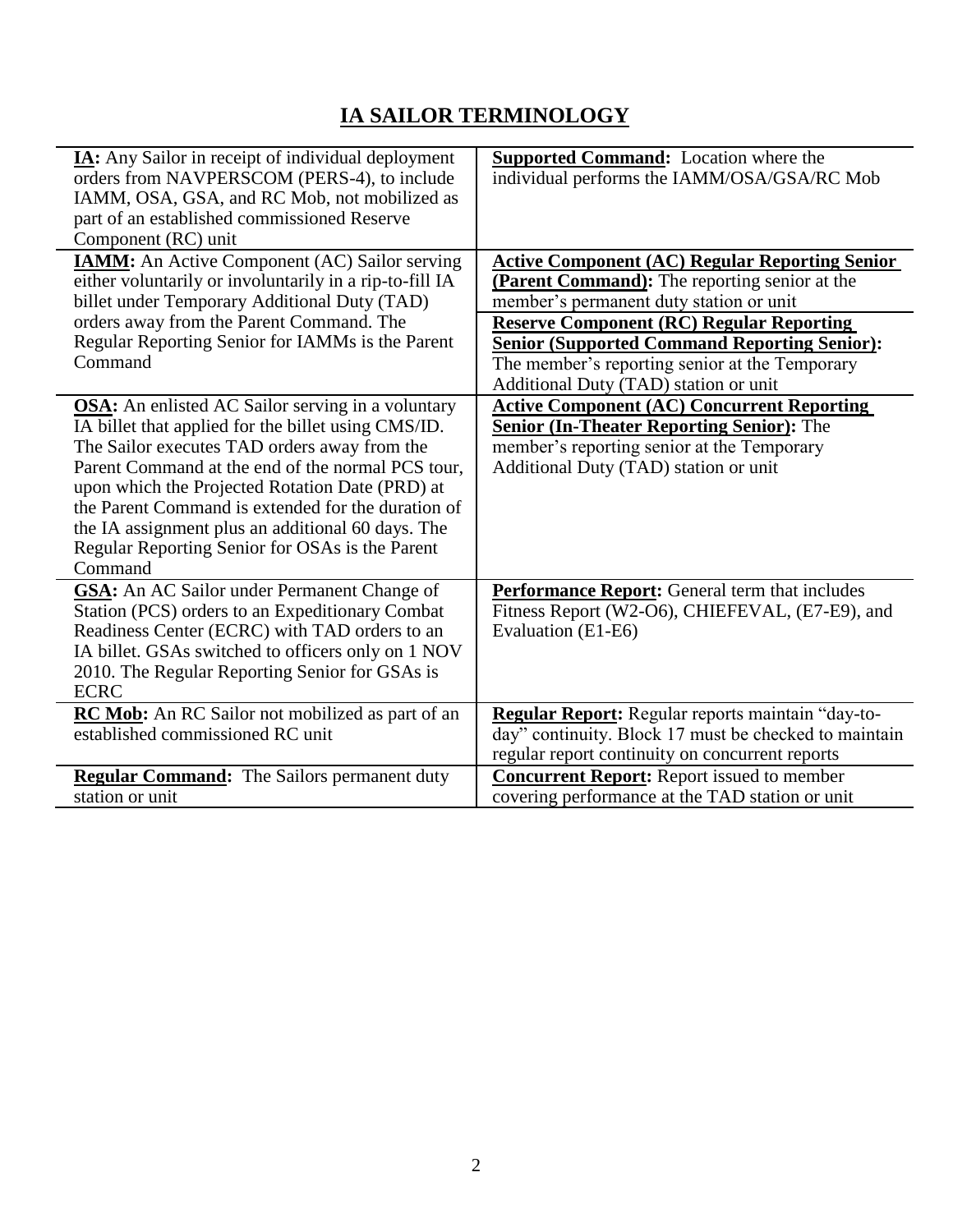### **FITREP/EVAL PERIODIC PLANNING CALENDAR**

**(FITREP/CHIEFEVAL/EVAL ending dates are the last day of the month for officers and the 15th day of the month for enslisted.)**

|            | PERIODIC FITREP/CHIEFEVAL/EVAL |                               |                          |
|------------|--------------------------------|-------------------------------|--------------------------|
|            | <b>Officers</b><br>(Active)    | <b>Officers</b><br>(FTS/Inac) | <b>Enlisted</b><br>(All) |
| Jan        | O <sub>3</sub>                 | O <sub>3</sub>                |                          |
| Feb        | O2                             | O2                            |                          |
| Mar        | W5, W4, W3                     | W5, W4, W3                    | E <sub>5</sub>           |
| Apr        | O <sub>5</sub>                 | O <sub>5</sub>                | E <sub>9</sub>           |
| <b>May</b> | O <sub>1</sub>                 | O <sub>1</sub>                |                          |
| Jun        |                                |                               | E <sub>4</sub>           |
| Jul        | O <sub>6</sub>                 | O <sub>6</sub>                | E3, E2, E1               |
| Aug        |                                |                               |                          |
| <b>Sep</b> | W <sub>2</sub>                 | W <sub>2</sub>                | E8, E7                   |
| Oct        | <b>O4</b>                      | <b>O4</b>                     |                          |
| <b>Nov</b> |                                |                               | E <sub>6</sub>           |
| <b>Dec</b> |                                |                               |                          |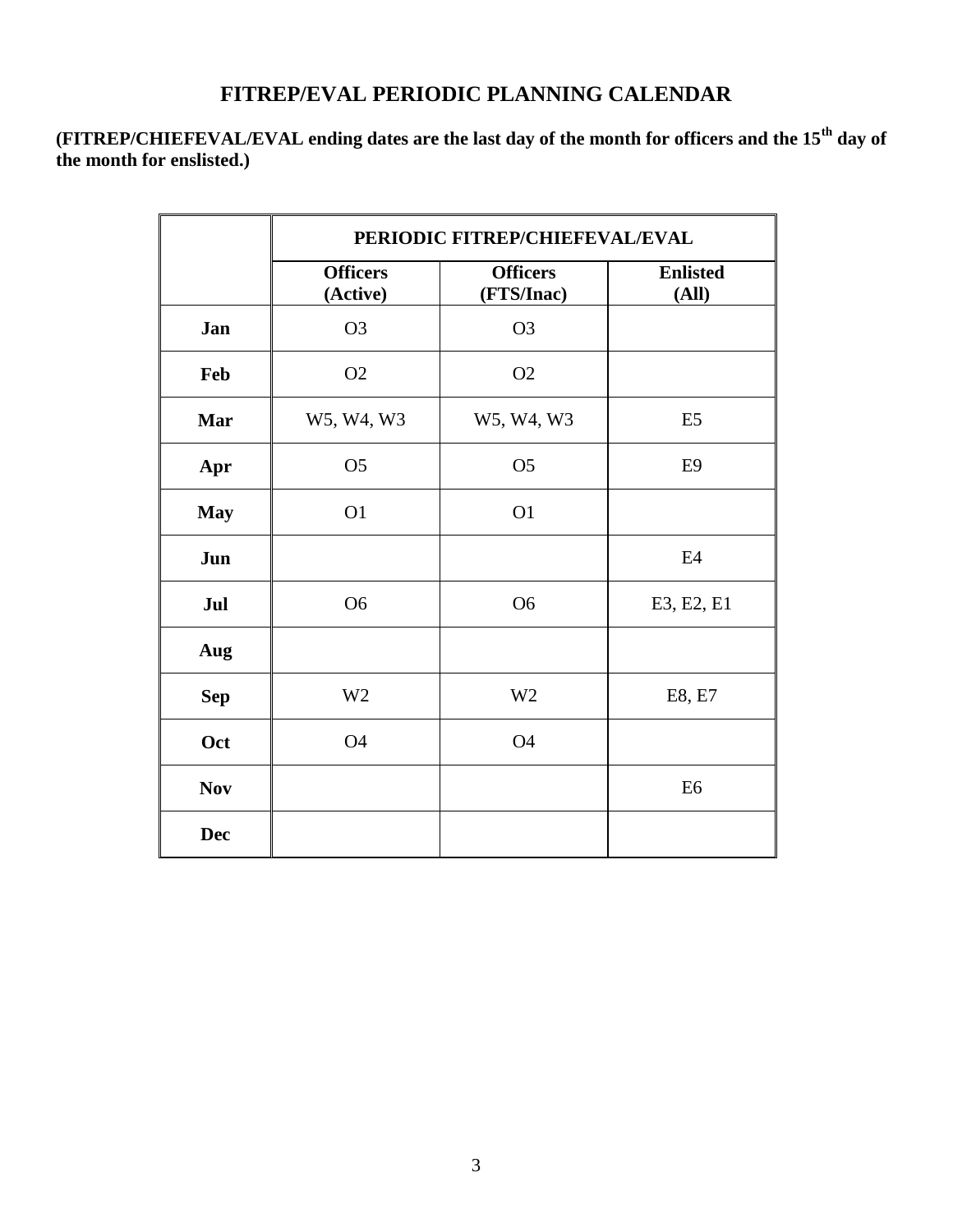## **ACTIVE COMPONENT (AC) REGULAR REPORTING SENIORS (PARENT COMMANDS)**

#### **IAMM/OSA performance reports(s) requirements are as follows:**

1.) Maintain regular performance report continuity.

2.) Per BUPERSINST 1610.10C, use billet subcategory (Block 21) code "INDIV AUG" on performance evaluations for the following occasions:

- For Sailors with reporting period end dates occurring while on IA assignment who have been at their Parent Command for less than 240 days or whose period of performance is less than 240 days
- For Sailors with reporting period end dates occurring 180 days or less after they have completed an IA assignment (inapplicable if Sailor has transferred to a new Parent Command)

3.) Per BUPERSINST 1610.10C, evaluate Sailors with their peers for the following occasions and DO NOT use the billet subcategory entry of "INDIV AUG" in Block 21:

- For Sailors with reporting period end dates occurring while on IA assignment who have been at their Parent Command for 240 days or more
- For Sailors with reporting period end dates occurring more than 180 days after they have completed an IA assignment
- 4.) Sign Block 47 (FITREP/CHIEFEVAL) or Block 52 (EVAL) of the report(s).

5.) Send the original report(s) to PERS-32 (see mailing address on Page 1).

#### **GSA performance report(s) requirements are as follows (Note: ECRC is the Regular Reporting Senior for GSAs):**

1.) Use pre-arranged concurrent/regular reports to maintain day-to-day continuity.

2.) Per BUPERSINST 1610.10C, use billet subcategory (Block 21) code "INDIV AUG" on performance evaluations.

3.) Initial Block 17.

- 4.) Sign Block 47 (FITREP/CHIEFEVAL) or Block 52 (EVAL) of the report(s).
- 5.) Send the original report(s) to PERS-32 (see mailing address on Page 1).
- 6.) Forward a signed copy of the report(s) back to the Concurrent Reporting Senior.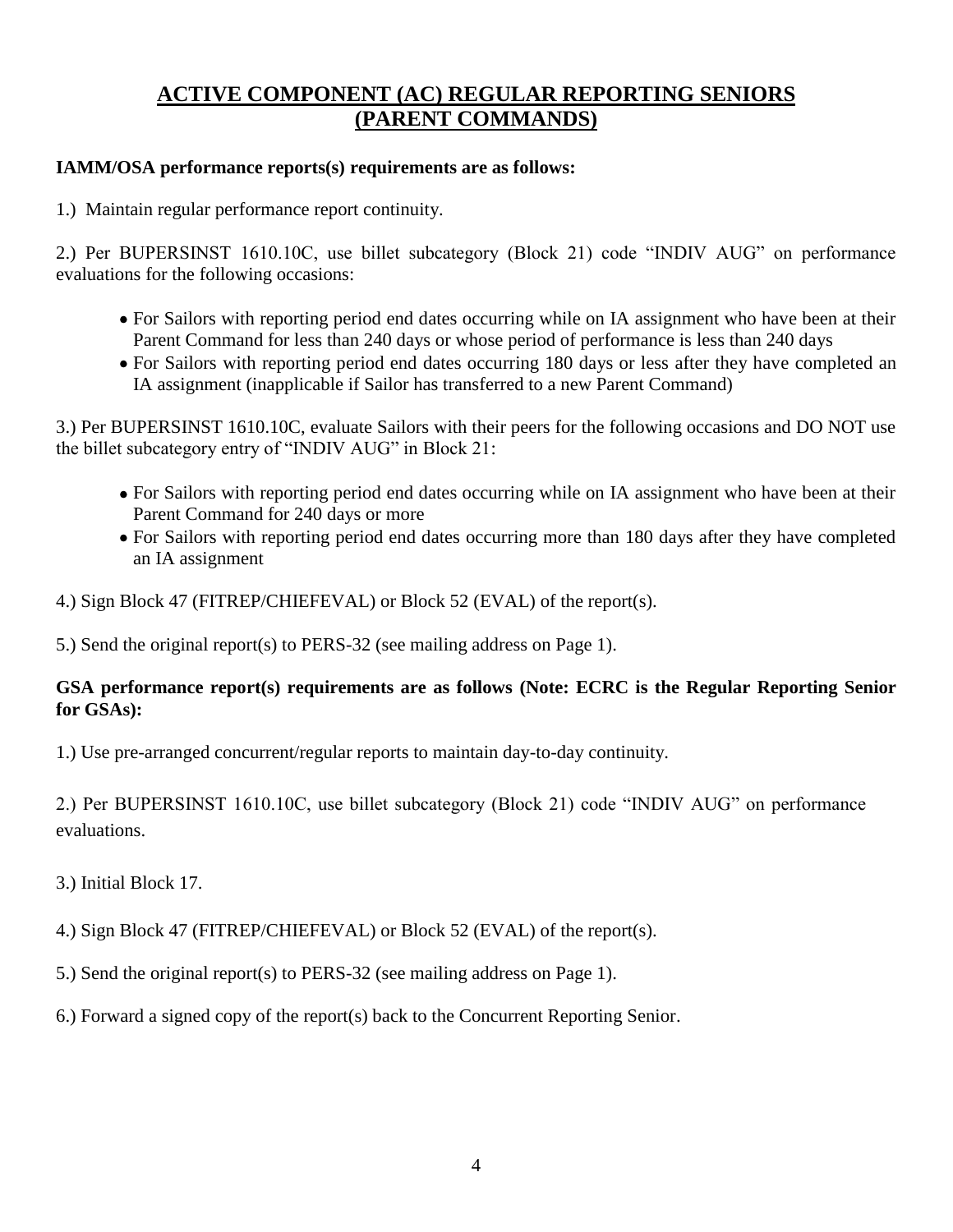## **ACTIVE COMPONENT (AC) CONCURRENT REPORTING SENIORS (IN-THEATER REPORTING SENIORS)**

#### **IAMM/OSA/GSA performance reports(s) requirements are as follows:**

1.) Write a concurrent report for the following occasions:

- Detachment of individual from IA command
- Detachment of Concurrent Reporting Senior (officers only)
- Periodic reports (covering 90 days or more; see Periodic Planning Calendar on Page 3)
- Special reports

Pre-arranged concurrent/regular reports may be submitted on the occasions listed above under the following conditions:

- Regular and Concurrent Reporting Seniors agree in advance to submit report as concurrent/regular
- A concurrent/regular report must maintain continuity with the last regular report (overlapping the previous report is acceptable)
- Short periods less than 90 days, not covered by the Regular Reporting Senior prior to IA assignment, shall be covered on the pre-arranged concurrent/regular report issued by the Concurrent Reporting Senior

2.) Per BUPERSINST 1610.10C, use billet subcategory (Block 21) code "INDIV AUG" on performance evaluations.

3.) Rank all assigned Sailors against each other under the "INDIV AUG" billet subcategory using traditional ranking procedures (rank, rate, duty/competitive status, etc.).

4.) Sign Block 45 (FITREP/CHIEFEVAL) or Block 50 (EVAL) of the report(s).

5.) Forward advance copies of entire summary group(s) directly to NAVPERSCOM (PERS-32; see mailing address on Page 1).

6.) Send original performance report(s) to the Regular Reporting Senior for counter-signature.

7.) Retain a reproduced copy in case the originals are lost or misplaced.

8.) Mail the performance reports and summary letters to PERS-32 (see mailing address on Page 1).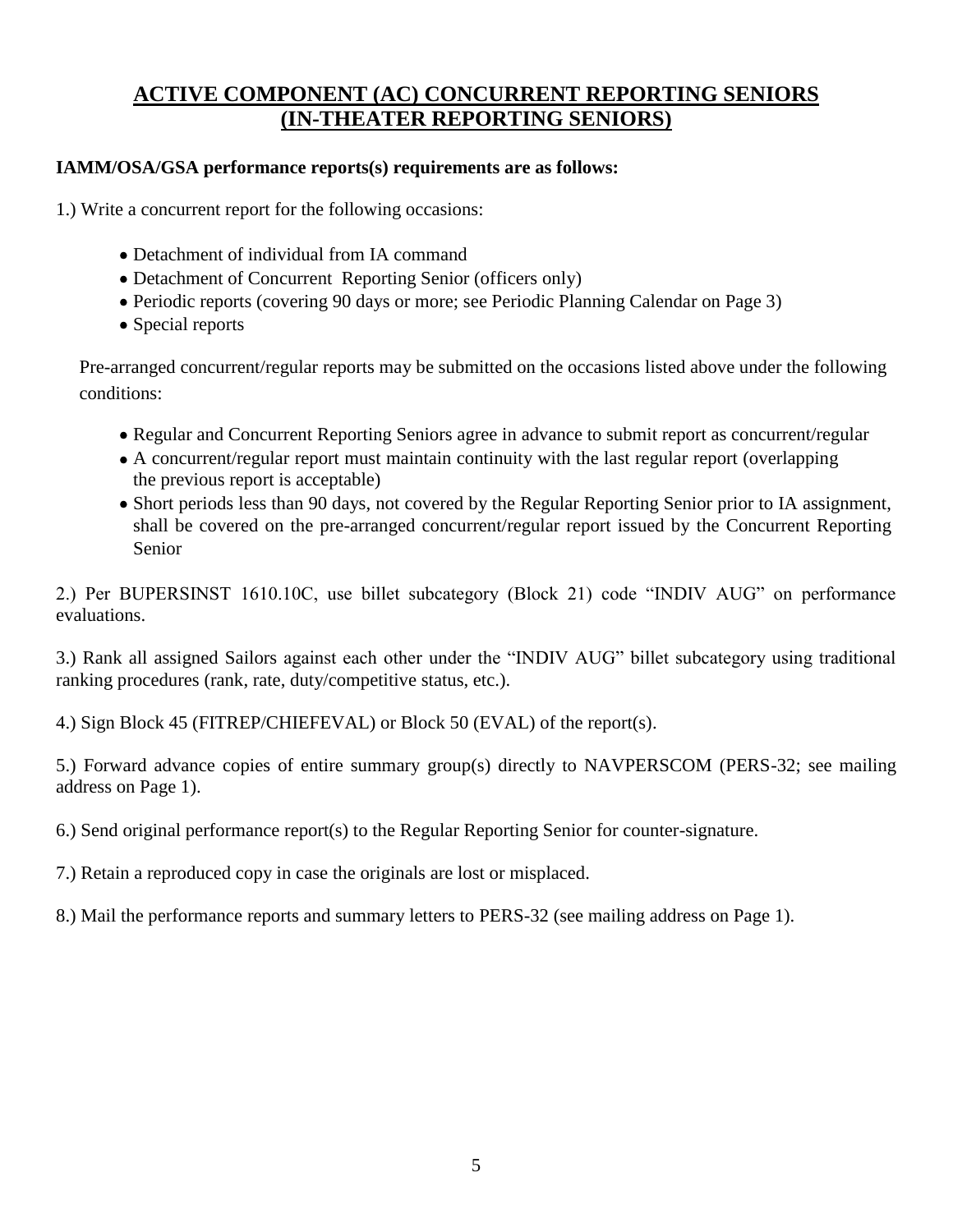#### **Notes**

1. For active duty members on an IA assignment, the regular command should do an observed periodic report when there has been a sufficient period of observation by the reporting senior to evaluate the period of performance with confidence.

2. A concurrent (but not a concurrent/regular report) may exceed 15 months.

3. A concurrent report may be endorsed as concurrent/regular when there is no gap between the beginning date of the concurrent report and the ending date of the previous regular report (i.e., the last regular report ends 30APR2008 and the concurrent report begins 01MAY2008 or earlier)..

4. Concurrent reports are normally grouped together but separately from regular reports for summary group comparison.

5. If a Sailor received an observed regular report ending no more than 3 months prior to the periodic report date, the periodic report may be omitted. If omitted, include the period in the next Regular report.

#### **Examples**

1. CDR Jones detached from Navy Personnel Command for follow-on GSA orders to Iraq. NPC gave him a detachment of individual fire with an end date of 10JUL2008. CDR Jones took 30 days of leave before reporting to ECRC (permanent duty station). Before reporting to Iraq for the six-month GSA, he attended a two-week school (20JUL2008-30JUL2008). At the end of his GSA assignment, the supported command would write a concurrent report on CDR Jones and include the following information:

Block 14: 11JUL2008 Block 15: 02FEB2009

Block 29: LEAVE/TRANSIT: 11JUL2008-09AUG2008; TEMADD: 20JUL2008-30JUL2008.

To make CDR Jones' report a concurrent/regular fire, ECRC would check block 17 and endorse block 47.

2. While assigned to Norfolk Naval Shipyard, PN1 Smith receives IA orders for a six-month assignment to Afghanistan. She must report to her temporary duty assignment in Afghanistan on 01MAY2008. At the conclusion of her IA assignment, PN1 Smith will receive a concurrent report for the period from 01MAY2008-01DEC2008. Norfolk Naval Shipyard would do her periodic report that will cover the period from 16NOV2007 to 15NOV2008.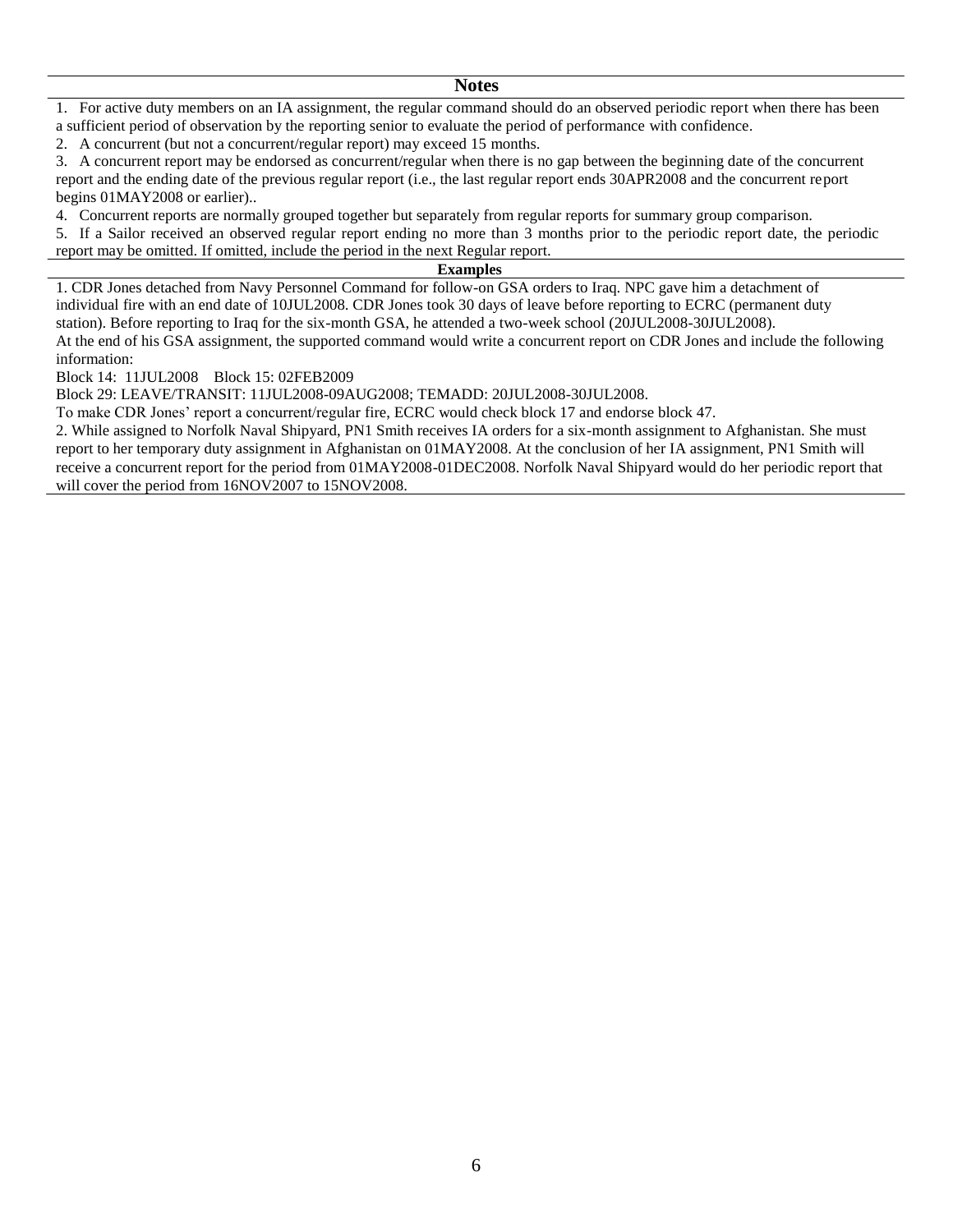## **RESERVE COMPONENT (RC) REGULAR REPORTING SENIORS (SUPPORTED COMMAND REPORTING SENIORS**)

#### **Individual Recall to Active duty performance report(s) requirements are as follows:**

1. Navy Reservists recalled to active duty for 90 days or more are recommended to receive a detachment of individual report from their Inactive Duty Training Regular Reporting Senior (unit CO/OIC will receive this from gaining command reporting senior) ending the day before commencement of active duty.

2. The supported command to which assigned for active duty is responsible for submitting regular reports for the following occasions:

- Detachment of individual from supported command
- Detachment of supported command's reporting senior (officers only)
- Periodic reports (see Periodic Planning Calendar on Page 3)
- Special reports
- 3. Send original performance report(s), consisting of the entire summary group and summary letter, to PERS-32 (see mailing address on Page 1).

4. The period between the time the member detaches from the Navy Operational Support Center (NOSC) until the member physically reports to the active duty supported command shall be covered in the first report issued by the supported command's reporting senior. If the member has been on leave, travel, and/or training prior to physically arriving, capture that information in block 29 of the performance report. Refer to chapter 10 of BUPERSINST 1610.10C for specific guidance on completing the report. Ensure that block 5 is marked AT/ADSW and that block 14 is the day after the Sailor's last report.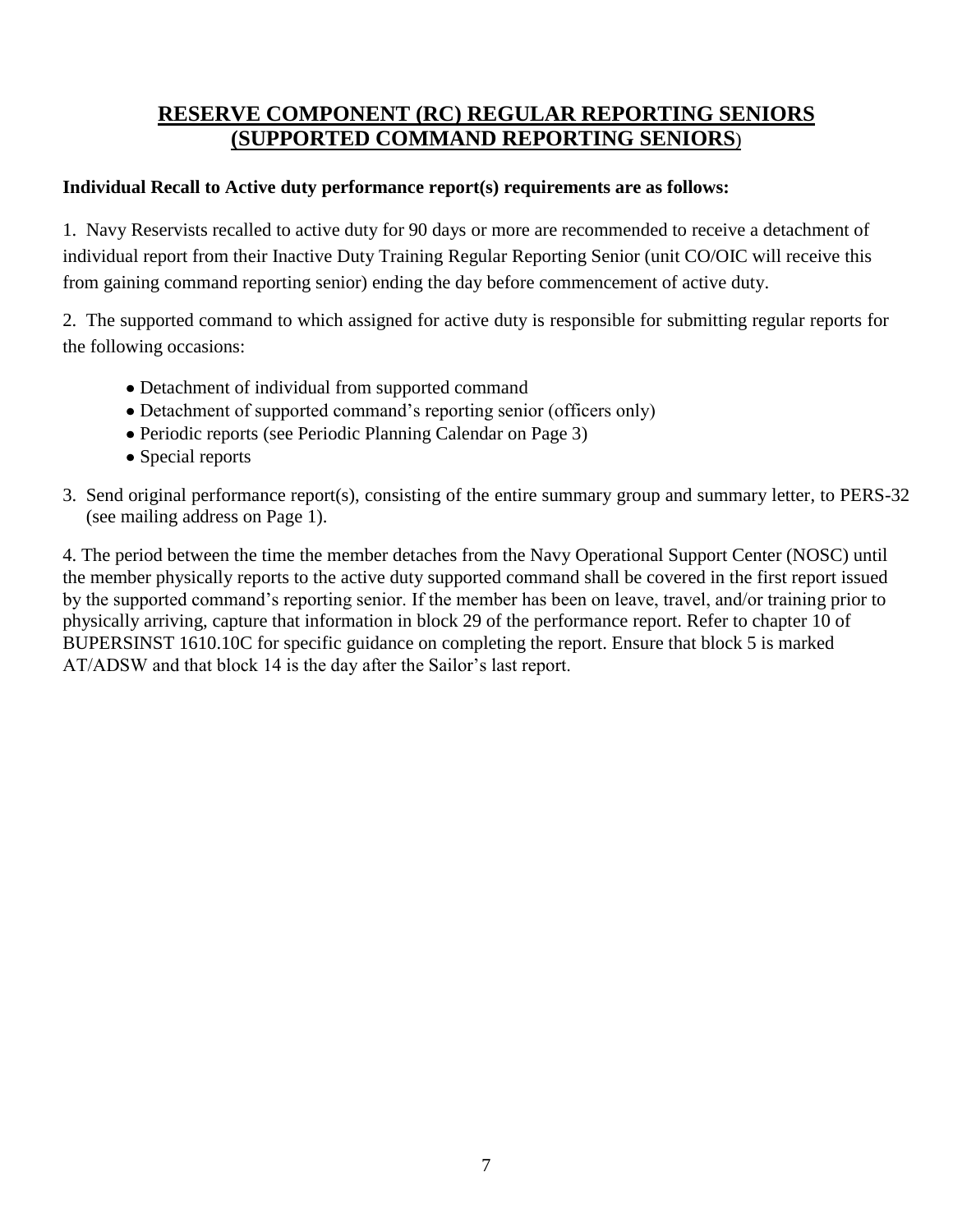| <b>Create and save Evaluation</b>                      | <b>Create and save Summary Letter</b>                  |
|--------------------------------------------------------|--------------------------------------------------------|
| This section explains how to complete and save an      | This section explains how to complete and save a       |
| evaluation using the Adobe forms. To assist in         | Summary Letter Adobe form. This interactive form       |
| identifying the block numbers for each performance     | will assist you in accurately completing each block    |
| report the following naming convention is used:        | by performing constraint checks.                       |
| 1. A number "1" in the block column means that the     |                                                        |
| same block title applies to all forms.                 |                                                        |
| 2. EVAL followed by a number means that block title    | This version of the summary letter performs limited    |
| applies to the enlisted evaluation only (E1-E6).       | auto calculations. The user must manually determine    |
| 3. FITREP followed by a number means that block        | the Breakout distribution. A sample Summary Letter     |
| title applies to the officer or CHIEFEVAL              | is located on page 1-37 of BUPERSINST 1610.10C.        |
| performance report                                     |                                                        |
|                                                        | <b>Breakout Distribution:</b>                          |
|                                                        | 1. All blocks must have a value.                       |
| <b>Create an evaluation:</b>                           | 2. See BUPERSINST 1610.10C Table 1-3 (page 1-          |
| 1. Open the form.                                      | 21) to determine maximum promotion                     |
| 2. Complete each block per guidance.                   | recommendations.                                       |
| 3. Member Trait Average is auto calculated.            |                                                        |
| 4. Handwrite Summary Group Average                     | <b>Summary Group Breakout</b>                          |
| 5. After saving evaluation, click on Clear Form to     | See the enlisted table on Table 1-5, page 1-25 and the |
| submit additional reports                              | officer table on Table 1-4, page 1-22 of BUPERSINST    |
|                                                        | 1610.10C, for criteria used to determine summary       |
| The form underlines misspelled words in red similar    | groups. It is recommended that commands create         |
| to Microsoft Word. Move mouse over the underlined      | separate summary letters for each summary group. The   |
| word and right click on mouse to see options.          | summary letter breakout (block 13) and the             |
|                                                        |                                                        |
|                                                        | evaluation block 43 summary needs to match.            |
|                                                        | <b>Summary Group Average:</b>                          |
| <b>Save an evaluation:</b>                             | 1. Sum Individual Trait Averages and divide by         |
| 1. Click Save Form button.                             | number of individuals with graded reports.             |
| 2. Select directory to store file.                     | 2. NOB reports are not included.                       |
| 3. Name File and click the Save button.                | 3. Average is rounded up at two decimal places (i.e.   |
|                                                        | 3.855 would round to 3.86).                            |
| Note: Do not use the Save As menu option under File    |                                                        |
| toolbar.                                               | <b>Adobe version:</b> The NMCI gold disk now includes  |
|                                                        | Adobe Acrobat Reader v9. Users with a lower            |
| <b>Print an evaluation:</b>                            | version may submit a MAC request to upgrade. For       |
| 1. Click the Adobe print button                        | non-NMCI users the Adobe website contains the          |
| 2. Top print double sided (printer must be capable of  | latest free Adobe Reader for download.                 |
| duplex printing)                                       | http://www.adobe.com/products/acrobat/readstep2.ht     |
|                                                        | $Ml$                                                   |
| Select printer properties<br>a.                        |                                                        |
| Select Flip on long edge<br>b.                         | <b>Adobe Auto-complete</b>                             |
| Click OK<br>c.                                         | Reader or Acrobat has an auto-complete feature that    |
|                                                        | the user can turn on or off. Open Reader or Acrobat    |
| Note: Make sure the Print to File button is unchecked. | and hit CTRL+K (or from the menu bar Edit-             |
|                                                        | >Preferences->General). Look for "Forms" under the     |
|                                                        | "Categories:" column. Under the Auto-Complete          |
|                                                        | section, you can turn off or modify the previous entry |
|                                                        |                                                        |
|                                                        | behavior.                                              |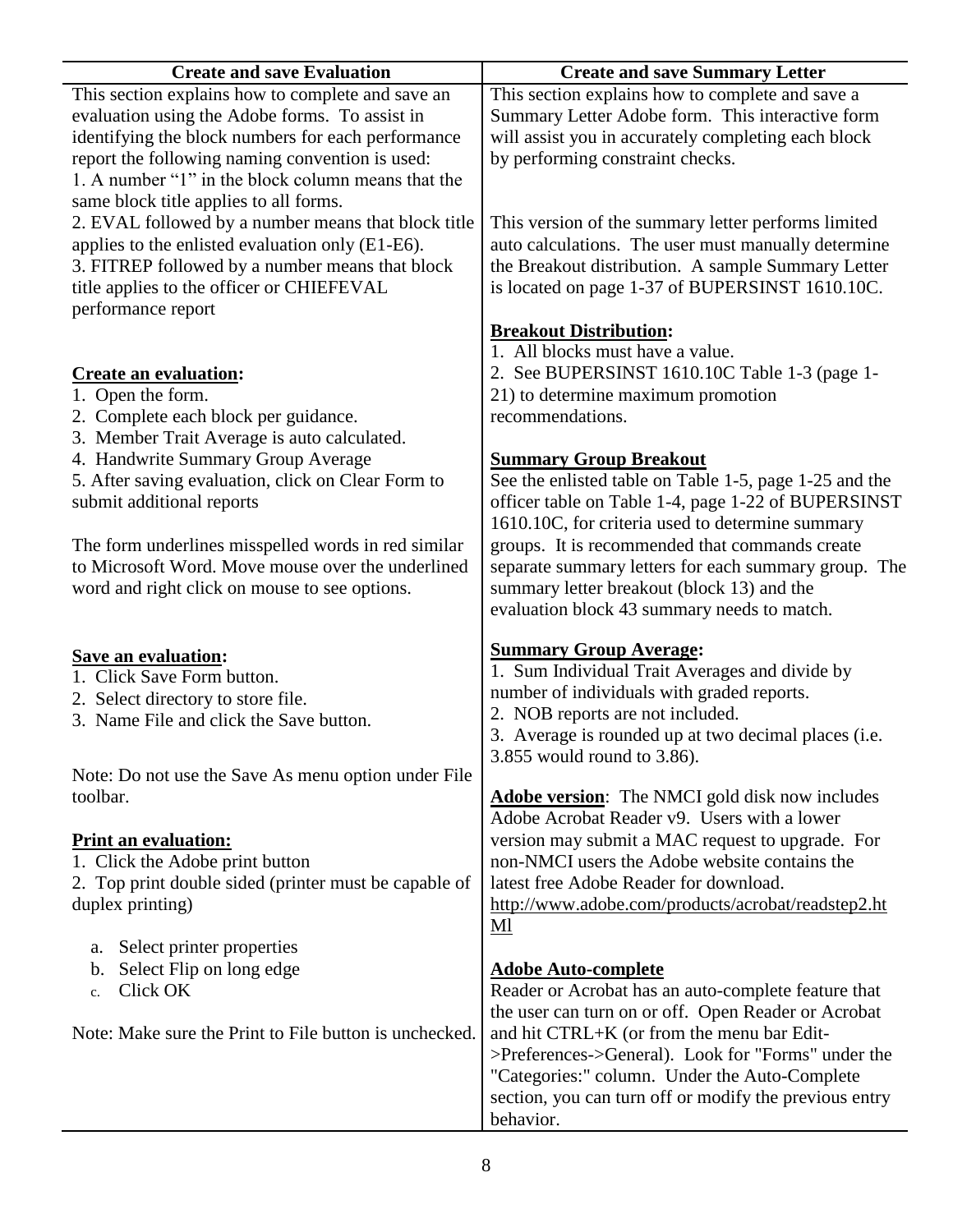# **EVALUATION/FITREP INSTRUCTIONS**

| <b>Block</b>   | <b>Block Name</b>           | Constraint                                       | Remarks                                                                            |
|----------------|-----------------------------|--------------------------------------------------|------------------------------------------------------------------------------------|
| $\mathbf{1}$   | Name                        | Allows up to 27 alpha characters                 | JOHNSON, ROBERT M                                                                  |
|                |                             | Member's last name separated with                |                                                                                    |
|                |                             | a comma                                          |                                                                                    |
| $\overline{2}$ | Grade/Rate                  | Limit of 5 alpha characters. Grade               | Use standard rate or grade abbreviations:                                          |
|                |                             | or rate on the ending date of the                | SA, BM1, CAPT or LT                                                                |
|                |                             | report                                           |                                                                                    |
| 3              | Desig                       | Allows up to 12 alpha and/or                     | For enlisted personnel, designate warfare                                          |
|                |                             | special characters                               | quals such as AW/SW. If none, leave this                                           |
|                |                             |                                                  | block blank. For officers enter the four-                                          |
|                |                             |                                                  | digit designator-examples 1310, 1315,                                              |
|                |                             |                                                  | 1110                                                                               |
| $\overline{4}$ | <b>SSN</b>                  | Allows 9 numeric characters                      | 123-45-6789                                                                        |
| 5              | <b>ACT</b>                  | An 'X' shall be placed in the box if<br>selected | Only 1 box can contain an 'X.' Reservists<br>on recall use AT/ADSW/265 block       |
|                | <b>FTS</b>                  | An 'X' shall be placed in the box if             |                                                                                    |
|                |                             | selected                                         |                                                                                    |
|                | <b>INACT</b>                | An 'X' shall be placed in the box if             |                                                                                    |
|                |                             | selected                                         |                                                                                    |
|                | AT/ADSW/265                 | An 'X' shall be placed in the box if             |                                                                                    |
|                |                             | selected                                         |                                                                                    |
| 6              | <b>UIC</b>                  | Allows up to 5 alpha-numeric                     | Navy UIC such as 1234A. For other                                                  |
|                |                             | characters                                       | services, enter five zeros. Concurrent                                             |
|                |                             |                                                  | Reporting Seniors enter your UIC                                                   |
| $\overline{7}$ | Ship/Station                | Allows up to 18 alpha-numeric                    | CG-47 TICONDEROGA. Do not spell out                                                |
|                |                             | characters                                       | numbers or letters. Concurrent Reporting                                           |
|                |                             |                                                  | Seniors enter your command name                                                    |
| 8              | <b>Promotion Status</b>     | Dropdown containing:                             | In most cases, Regular would go in this                                            |
|                |                             | 'REGULAR,' 'FROCKED,'                            | block                                                                              |
|                |                             | 'SELECTED,' 'SPOT'                               |                                                                                    |
| 9              | Date Reported               | Use 'YYMMDD' format                              |                                                                                    |
|                |                             | $(07$ SEP16 $)$                                  |                                                                                    |
| 10<br>11       | Periodic                    | 'X' appears on selected box                      | Cannot have an 'X' if Block 13 selected<br>Cannot have an 'X' if Block 13 selected |
|                | Detachment of<br>Individual | 'X' appears on selected box                      |                                                                                    |
| EVAL 12        | Promotion/Frocking          | 'X' appears on selected box                      | Cannot have an 'X' if Block 13 selected                                            |
| <b>FITREP</b>  | Detachment of               | 'X' appears on selected box                      | Cannot have an 'X' if Block 13 selected                                            |
| 12             | <b>Reporting Senior</b>     |                                                  |                                                                                    |
| 13             | Special                     | 'X' appears on selected box                      |                                                                                    |
| 14             | From                        | Use 'YYMMDD' format                              |                                                                                    |
|                |                             | $(07$ SEP16)                                     |                                                                                    |
| 15             | To                          | Use 'YYMMDD' format                              |                                                                                    |
|                |                             | $(07$ SEP16 $)$                                  |                                                                                    |
| 16             | Not Observed Report         | 'X' appears on selected box                      | Block 42 defaults to NOB. Three trait                                              |
|                |                             |                                                  | grades can be graded if desired                                                    |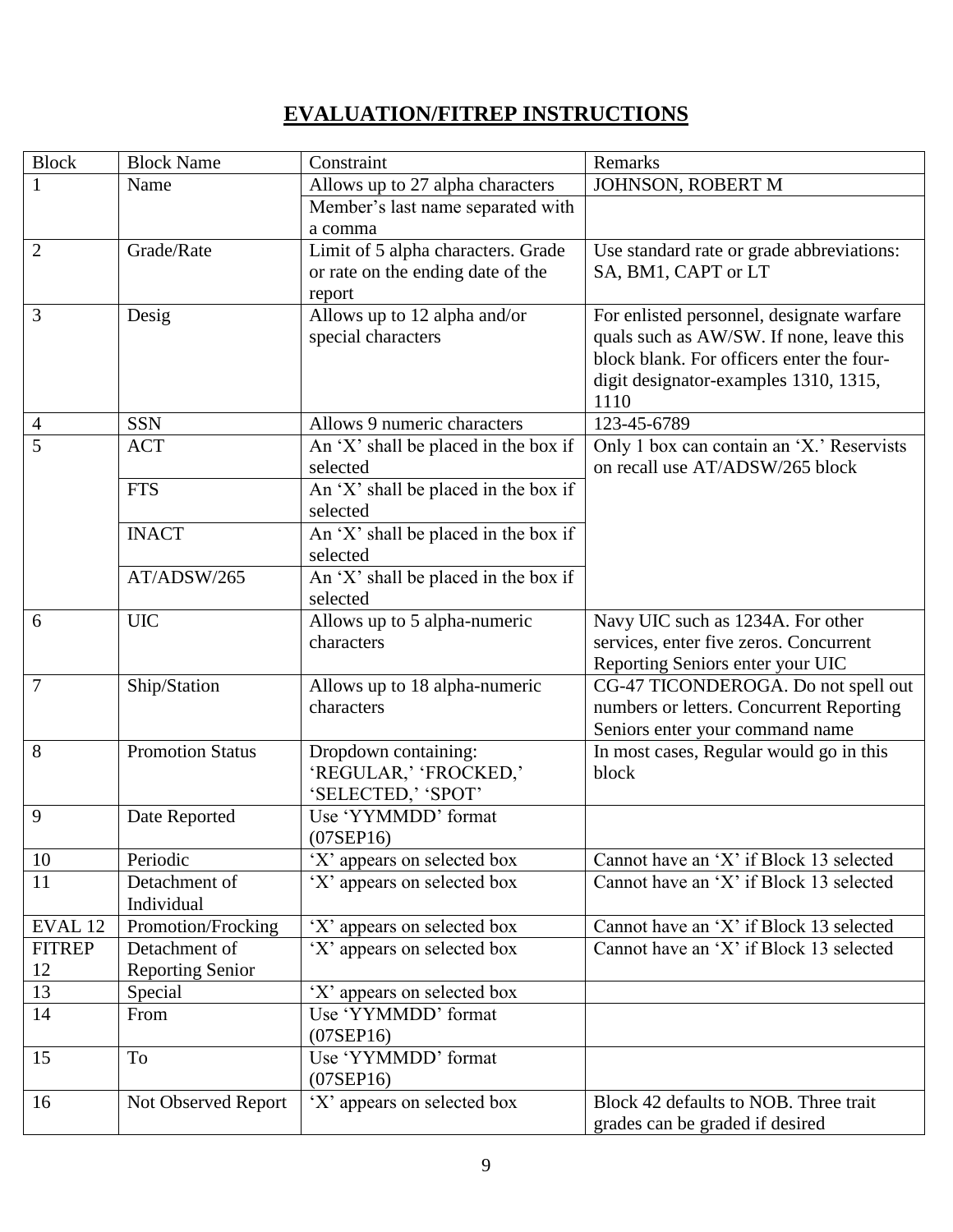| <b>Block</b> | <b>Block Name</b>               | Constraints                                                                                                                                                                                                                                                 | Remarks                                                                                                                                                                                                                                                                                                                                                                                                                                                                                                                                                                                                                                                                                                                        |
|--------------|---------------------------------|-------------------------------------------------------------------------------------------------------------------------------------------------------------------------------------------------------------------------------------------------------------|--------------------------------------------------------------------------------------------------------------------------------------------------------------------------------------------------------------------------------------------------------------------------------------------------------------------------------------------------------------------------------------------------------------------------------------------------------------------------------------------------------------------------------------------------------------------------------------------------------------------------------------------------------------------------------------------------------------------------------|
| 17           | Regular                         | 'X' appears on selected box                                                                                                                                                                                                                                 | If Ops Cdr selected box 18 is blank. For                                                                                                                                                                                                                                                                                                                                                                                                                                                                                                                                                                                                                                                                                       |
| 18           | Concurrent                      | 'X' appears on selected box                                                                                                                                                                                                                                 | active duty, check Concurrent. For                                                                                                                                                                                                                                                                                                                                                                                                                                                                                                                                                                                                                                                                                             |
| 19           | Ops Cdr                         | 'X' appears on selected box                                                                                                                                                                                                                                 | reservists check Regular. For concurrent/                                                                                                                                                                                                                                                                                                                                                                                                                                                                                                                                                                                                                                                                                      |
|              |                                 |                                                                                                                                                                                                                                                             | regular reports, check Concurrent and                                                                                                                                                                                                                                                                                                                                                                                                                                                                                                                                                                                                                                                                                          |
|              |                                 |                                                                                                                                                                                                                                                             | Regular                                                                                                                                                                                                                                                                                                                                                                                                                                                                                                                                                                                                                                                                                                                        |
| 20           | <b>Physical Readiness</b>       | Allows up to 4 alpha-numeric<br>characters                                                                                                                                                                                                                  | Enter a one letter PFA code without a<br>space or slash for each official PFA<br>administered during the reporting period.<br>PFA codes are as follows:<br>P - Passed both PRT and BCA<br>F – Overall PFA failure (failed BCA or<br>PRT)<br>M – Medically waived from entire PFA<br>(BCA and PRT)<br>W – Passed BCA but medically waived<br>from 1 or more PRT events<br>B – Passed BCA but was authorized non-<br>participation in PRT for other than<br>medical waiver reasons (a comment will<br>be made in Block 43 (E1-E6 EVAL) or<br>Block 41 (FITREP, CHIEFEVAL) with<br>reason for non-participation<br>$N - No$ PFA conducted during reporting<br>period (due to Deployment/ Operational<br>(DEP/OP), IAMM, OSA, GSA, |
|              |                                 |                                                                                                                                                                                                                                                             | pregnancy, TAD, or excused)<br>Example: "FPM" indicates member<br>participated in 3 PFAs during the reporting<br>period and that the member failed the first,<br>passed the second, and had a medical<br>waiver for the third                                                                                                                                                                                                                                                                                                                                                                                                                                                                                                  |
| 21           | <b>Billet Subcategory</b>       | Dropdown containing: 'NA,'<br>'BASIC,' 'APPROVED,' 'CO<br>AFLOAT,' 'CO ASHORE,' 'OIC,'<br>'SEA COMP,' 'CRF,'<br>'CANVASSER,' 'RESIDENT,'<br>'INDIV AUG,' 'INTERN,'<br>'INSTRUCTOR,' 'STUDENT,'<br>'RESAC1,' 'RESAC6,'<br>'SPECIAL01' through<br>'SPECIAL20' | SPECIAL01 through SPECIAL50 used<br>only with prior written approval from<br>PERS-32. For IAMM/OSA/GSA<br>performance reports, select 'INDIV AUG'<br>from the dropdown. Per NAVADMIN<br>215/10, Reserve Component Sailor's<br>reports are completed in accordance with<br>Chapters 9 & 10 of BUPERSINST<br>1610.10C. Billet Sub Category will be<br>assigned by length of time on Active Duty:<br><b>RESAC1</b> or <b>RESAC6</b>                                                                                                                                                                                                                                                                                               |
| 22           | <b>Reporting Senior</b>         | Allows up to 27 alpha characters<br>Members last name separated with                                                                                                                                                                                        | SMITH, JOHN H                                                                                                                                                                                                                                                                                                                                                                                                                                                                                                                                                                                                                                                                                                                  |
|              |                                 | a comma                                                                                                                                                                                                                                                     |                                                                                                                                                                                                                                                                                                                                                                                                                                                                                                                                                                                                                                                                                                                                |
| 23           | Grade (of reporting)<br>senior) | Allows up to 5 alpha-numeric<br>characters                                                                                                                                                                                                                  | RADM, COL, LTC, CPT or GS-15. If<br>civilian with no grade enter CIV                                                                                                                                                                                                                                                                                                                                                                                                                                                                                                                                                                                                                                                           |
|              |                                 |                                                                                                                                                                                                                                                             |                                                                                                                                                                                                                                                                                                                                                                                                                                                                                                                                                                                                                                                                                                                                |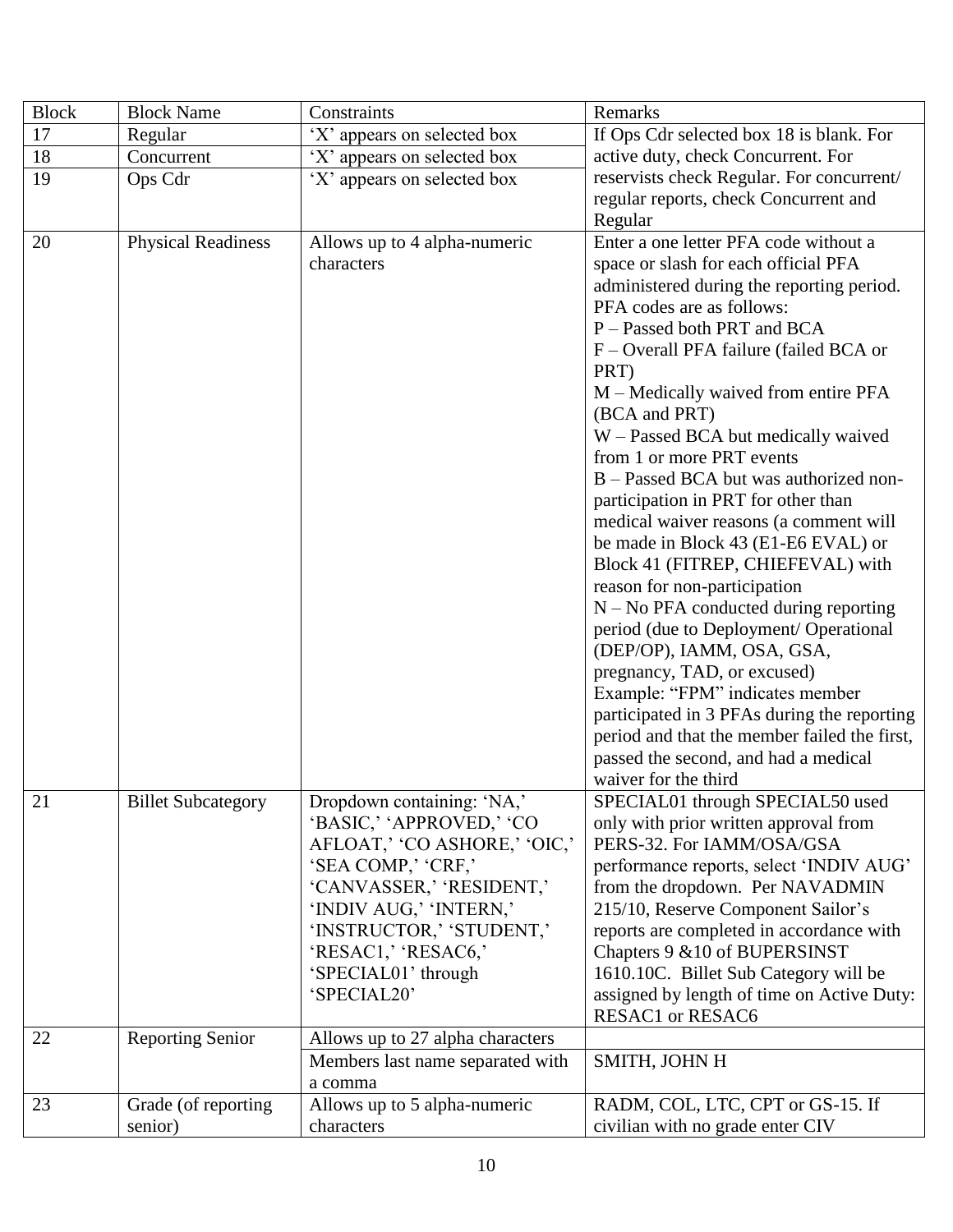| <b>Block</b>        | <b>Block Name</b>                    | Constraints                                             | Remarks                                                                      |
|---------------------|--------------------------------------|---------------------------------------------------------|------------------------------------------------------------------------------|
| 24                  | Desig (of reporting                  | Allows up to 5 alpha-numeric                            | For other services, enter the abbreviation                                   |
|                     | senior)                              | characters                                              | of the branch (USA, USMC, or USAF).                                          |
|                     |                                      |                                                         | For civilians leave blank                                                    |
| 25                  | Title (of reporting                  | Allows up to 14 alpha-numeric                           | CO, XO, COMMANDER, DEPT HEAD                                                 |
|                     | senior)                              | characters                                              |                                                                              |
| 26                  | UIC (of reporting                    | Allows up to 5 alpha-numeric                            | Navy UIC such as 1234A. For other                                            |
|                     | senior's command)                    | characters                                              | services, enter five zeros                                                   |
| 27                  | SSN (of reporting                    | Allows 9 numeric characters                             | 123-45-6789                                                                  |
|                     | senior)                              |                                                         |                                                                              |
| 28                  | Command                              | Allows up to 276 characters                             |                                                                              |
|                     | employment and                       |                                                         |                                                                              |
|                     | command                              |                                                         |                                                                              |
| 29                  | achievements                         |                                                         |                                                                              |
|                     | Primary/Collateral/<br>Watchstanding | Allows up to 14 alpha-numeric<br>characters (small box) | Reservists enter type of duty: ADSW,<br>OYR, MOB, etc. In remainder of block |
|                     | Duties/PFA                           | Allows up to 460 alpha-numeric                          | describe the duty performed such as                                          |
|                     |                                      | characters (large box)                                  | <b>WATCH OFFICER</b>                                                         |
| 30                  | Date Counseled                       | Use 'YYMMDD' format                                     | If counseling not performed put NOT                                          |
|                     |                                      | $(07$ SEP16 $)$                                         | PERF or NOT REO                                                              |
| 31                  | Counselor                            | Free text field                                         |                                                                              |
| 32                  | Signature of                         | No constraints                                          |                                                                              |
|                     | <b>Individual Counseled</b>          |                                                         |                                                                              |
| 33-39               | <b>Performance Traits</b>            | Place an 'X' in only one box                            |                                                                              |
| EVAL <sub>40</sub>  | <b>Individual Trait</b>              | Auto-calculated by form when trait                      |                                                                              |
|                     | Average                              | grades are checked                                      |                                                                              |
| EVAL 41             | Career                               | Enter one or two recommendations                        | If no recommendation enter NONE or NA                                        |
| <b>FITREP</b>       | Recommendations                      |                                                         | in the first block                                                           |
| 40                  |                                      |                                                         |                                                                              |
| EVAL <sub>42</sub>  | <b>Signature of Rater</b>            |                                                         |                                                                              |
| EVAL <sub>43</sub>  | Comments on                          | Limited to 18 lines                                     |                                                                              |
| <b>FITREP</b>       | Performance                          |                                                         |                                                                              |
| 41                  |                                      |                                                         |                                                                              |
| EVAL 44             | Qualifications/                      | Limited to 3 lines                                      |                                                                              |
|                     | Achievements                         |                                                         |                                                                              |
| EVAL <sub>45</sub>  | <b>Individual Promotion</b>          | 'X' appears on selected box                             |                                                                              |
| <b>FITREP</b><br>42 | Recommendation                       |                                                         |                                                                              |
| EVAL <sub>46</sub>  | <b>Summary Promotion</b>             | Allows numeric characters only.                         |                                                                              |
| <b>FITREP</b>       | Recommendation                       | User must manually determine                            | See Table 1-5, page 1-25 of<br>BUPERSINST 1610.10C for criteria used         |
| 43                  |                                      | summary group and force                                 | to determine summary groups. Review                                          |
|                     |                                      | distribution                                            | Table 1-3 of the instruction for force                                       |
|                     |                                      |                                                         | distribution guidelines                                                      |
| EVAL <sub>47</sub>  | Retention                            | Place an 'X' in one and only one                        |                                                                              |
|                     |                                      | box                                                     |                                                                              |
| EVAL <sub>48</sub>  | <b>Reporting Senior</b>              | Free text field                                         |                                                                              |
| <b>FITREP</b>       | Address                              |                                                         |                                                                              |
| 44                  |                                      |                                                         |                                                                              |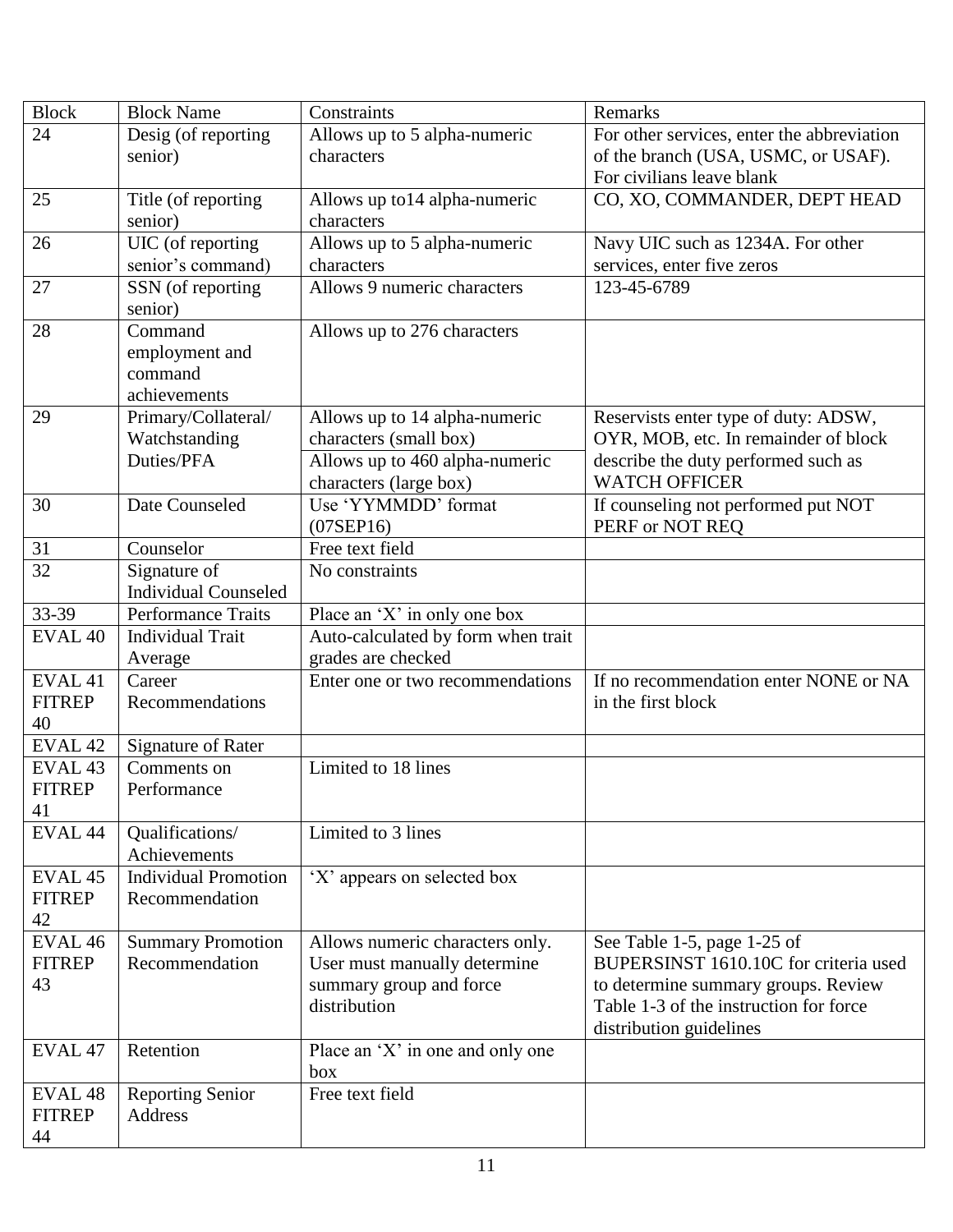| <b>Block</b>       | <b>Block Name</b>           | Constraints    | Remarks                                 |
|--------------------|-----------------------------|----------------|-----------------------------------------|
| EVAL <sub>49</sub> | Signature of Senior         |                |                                         |
|                    | Rater                       |                |                                         |
| EVAL 50            | Signature of                | No constraints | Member trait average is auto calculated |
| <b>FITREP</b>      | <b>Reporting Senior</b>     |                | when traits have assigned grades        |
| 45                 |                             |                |                                         |
| EVAL <sub>51</sub> | Signature of                | No constraints |                                         |
| <b>FITREP</b>      | <b>Individual Evaluated</b> |                |                                         |
| 46                 |                             |                |                                         |
| EVAL 52            | <b>Regular Reporting</b>    | No constraints |                                         |
| <b>FITREP</b>      | Senior Signature on         |                |                                         |
| 47                 | <b>Concurrent Report</b>    |                |                                         |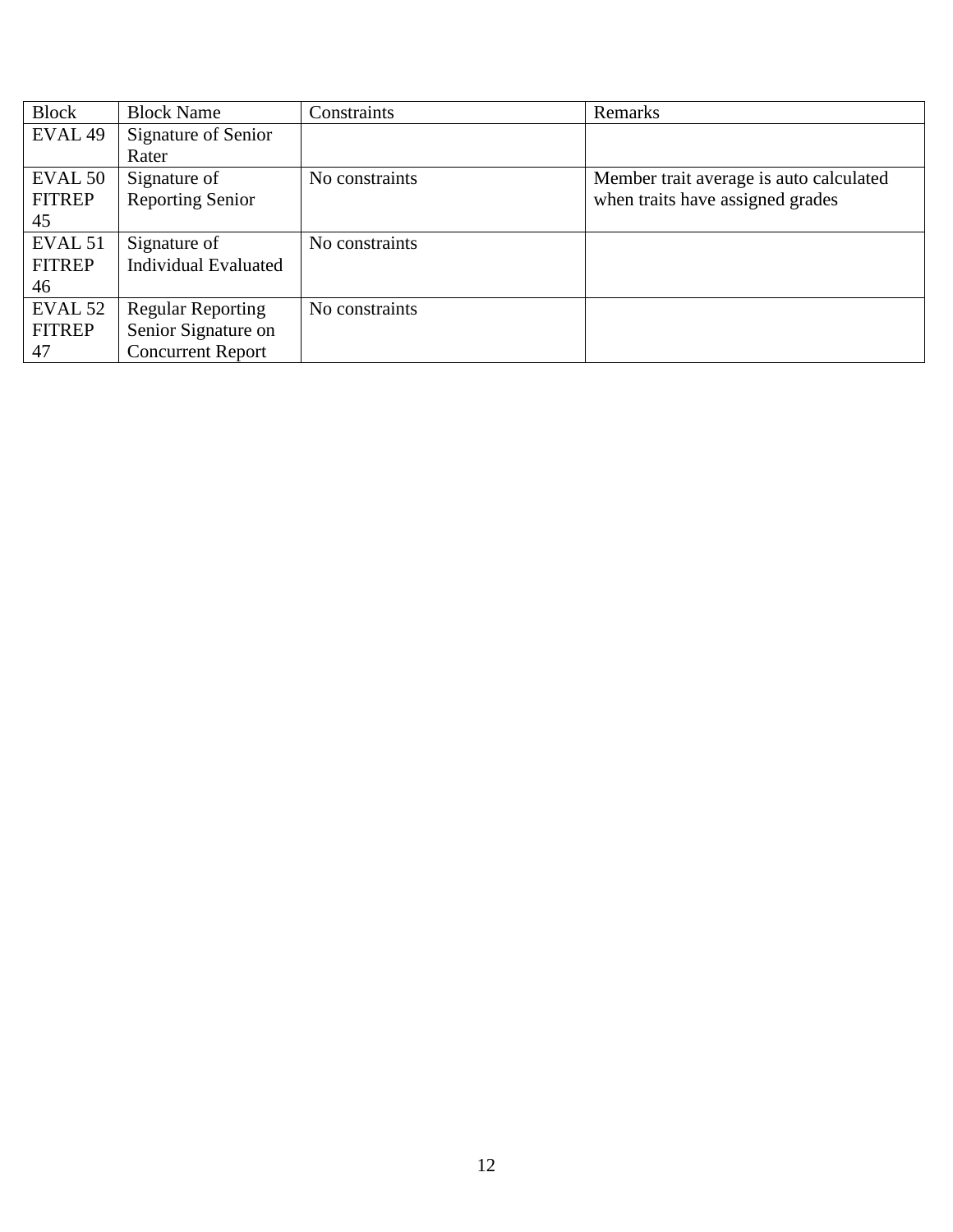# **SUMMARY LETTER INSRUCTIONS**

| <b>Block</b>   | <b>Block Name</b>         | Constraint                                                     | Remarks                                       |
|----------------|---------------------------|----------------------------------------------------------------|-----------------------------------------------|
| N/A            | <b>FILENAME</b>           | N/A                                                            | Leave this field blank                        |
| $\mathbf{1}$   | Name of Reporting         | Allows up to 18 alpha characters                               |                                               |
|                | Senior                    | Members last name separated with a                             | Can validate that last name                   |
|                |                           | comma                                                          | has a comma afterward.                        |
| $\overline{2}$ | Grade                     | Allows up to 5 alpha-numeric                                   | <b>CAPT</b>                                   |
|                |                           | characters                                                     |                                               |
| $\overline{3}$ | <b>SSN</b>                | Allows 9 numeric characters with                               | 123-45-6789 The form will                     |
|                |                           | imbedded hyphens after the $3^{\text{rd}}$ and $5^{\text{th}}$ | format the SSN to include                     |
|                |                           | digits                                                         | the dashes.                                   |
| $\overline{4}$ | <b>UIC</b>                | Allows up to 5 alpha-numeric                                   | 12345                                         |
|                |                           | characters                                                     |                                               |
| 5              | Paygrade                  | Allows up to $\overline{2}$ alpha-numeric                      | E7,05                                         |
|                |                           | characters                                                     |                                               |
| 6              | <b>Promotion Status</b>   | Dropdown containing: 'REGULAR',                                |                                               |
|                |                           | 'FROCKED', 'SELECTED', 'SPOT'                                  |                                               |
| $\overline{7}$ | Desig (Off Only)          | Allows up to 12 alpha and/or special                           | Ignore errors message when                    |
|                |                           | characters                                                     | putting in officer designator.                |
|                |                           |                                                                | For enlisted personnel enter                  |
|                |                           |                                                                | NA.                                           |
| 8              | <b>Duty Status</b>        | Dropdown containing: 'ACT', 'FTS',                             |                                               |
|                |                           | 'INACT', 'AT/ADSW/265'                                         |                                               |
| 9              | <b>Billet Subcategory</b> | Dropdown containing: 'NA',                                     | SPECIAL01 through                             |
|                |                           | 'BASIC', 'APPROVED', 'CO                                       | SPECIAL20 used only with                      |
|                |                           | AFLOAT', 'CO ASHORE', 'OIC',<br>'SEA COMP', 'CRF',             | prior written approval from<br><b>PERS-32</b> |
|                |                           | 'CANVASSER', 'RESIDENT',                                       |                                               |
|                |                           | 'INTERN', 'INSTRUCTOR',                                        |                                               |
|                |                           | 'STUDENT', 'RESAC1', 'RESAC6',                                 |                                               |
|                |                           | 'SPECIAL01 through 'SPECIAL20' '                               |                                               |
| 10             | Report Type               | Enter 'Regular', 'Concurrent', 'Ops                            |                                               |
|                |                           | Cdr                                                            |                                               |
| 11             | MBR UIC (Enl Only)        | Allows up to 5 alpha-numeric                                   | 12345                                         |
|                |                           | characters                                                     |                                               |
| 12             | <b>Rpt End Date</b>       | Use 'YYMmmDD' format (07Sep16).                                | Select down arrow to see                      |
|                |                           |                                                                | calendar                                      |
| 13             | <b>Breakout</b>           | Allows numeric characters                                      | Breakout must be identical to                 |
|                |                           |                                                                | Block 43 on every report                      |
|                |                           |                                                                | listed. The Total field is                    |
|                |                           |                                                                | auto-calculated for you.                      |
| <b>NA</b>      | Last Name (ALPHA          | Allows up to 50 alpha characters per                           |                                               |
|                | Order)                    | name                                                           |                                               |
| <b>NA</b>      | SSN (Last 4)              | Allows 4 numeric characters per SSN                            |                                               |
| NA             | <b>Trait Average</b>      | Allows up to 14 numeric and/or                                 | Leave blank for NOB                           |
|                |                           | special characters per trait average                           | reports. For all others take                  |